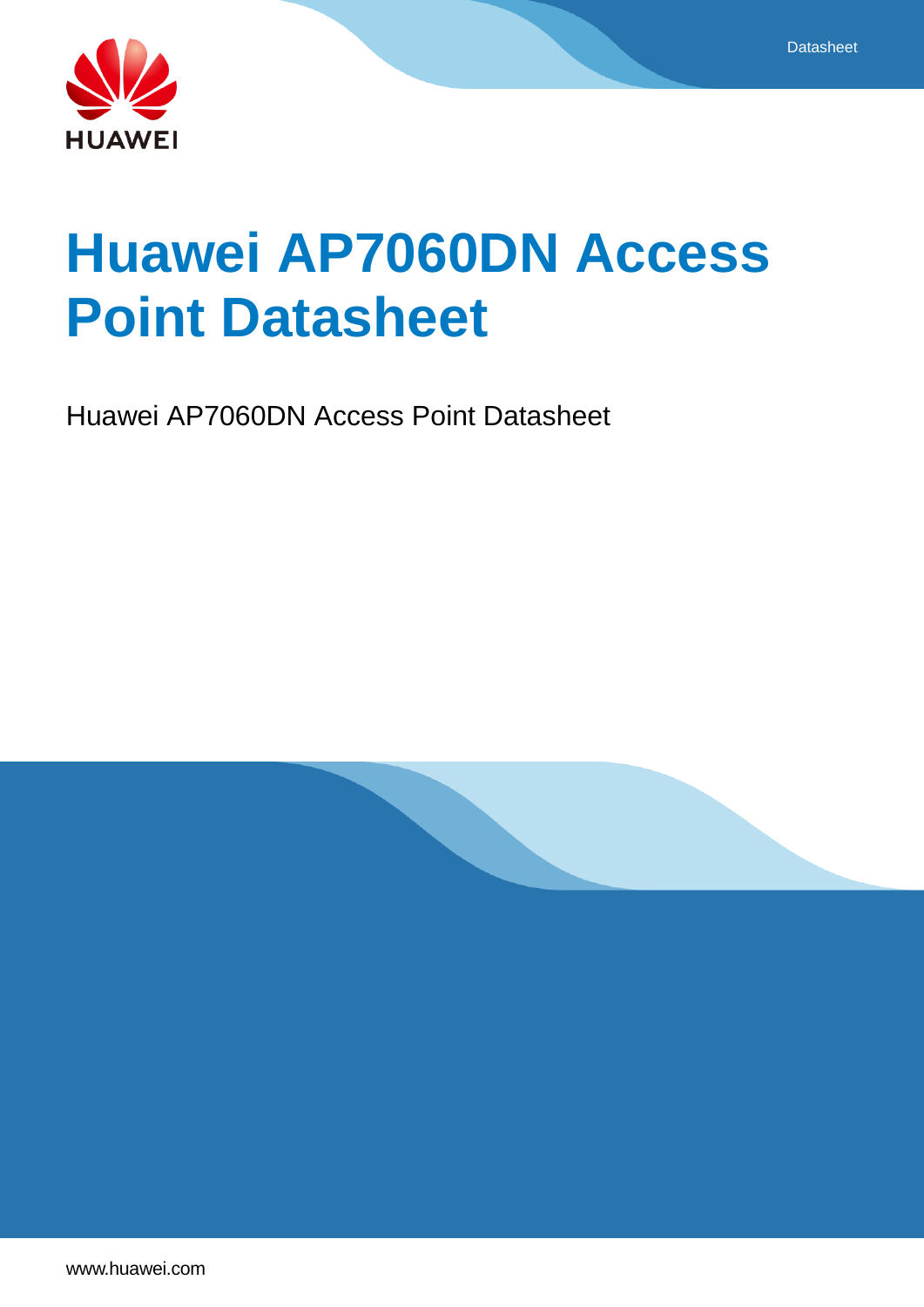# **Product Overview**

The AP7060DN is a cutting-edge 802.11ax wireless access point (AP) with built-in omnidirectional antennas. The device rate can reach up to 5.95 Gbps. On the 2.4 GHz band, the AP7060DN supports 4x4 MIMO and four spatial streams, achieving a rate of 1.15 Gbps. On the 5 GHz band, the AP7060DN supports 8x8 MIMO and eight spatial streams, achieving a rate of 4.8 Gbps. With its 10GE uplink interface, the AP7060DN can easily eliminate the bottleneck in upstream bandwidth of common APs, and is an industry-leading AP among similar products. The AP7060DN supports high-bandwidth scervices such as VR/AR allinteractive teaching, HD video streaming, multimedia, and desktop cloud, and provides high-quality wireless services for enterprises.



an external IoT module

- Provides services simultaneously on both the 2.4 GHz and 5 GHz bands, at a rate of up to 1.15 Gbps at 2.4 GHz, 4.8 Gbps at 5 GHz, and 5.95 Gbps for the device.
- Provides a 10GE uplink interface that supports 100M/1000M/2.5G/5G auto-sensing.
- Supports Bluetooth serial interface-based O&M through built-in Bluetooth and CloudCampus APP, and precise locating of Bluetooth terminals by collaborating with eSight.
- **•** Provides a USB interface for external power supply and storage.
- Provides an external IoT module, allowing for flexible IoT application extension.
- Supports the Fat, Fit, and cloud modes and enables Huawei cloud-based management platform to manage and operate APs and services on the APs, reducing network O&M costs.

### **Feature Descriptions**

#### 10G uplink

The AP provides a 10GE uplink interface, supporting the uplink bandwidth of over 5 Gbps.

#### IoT extension

 The AP provides an external IoT module that allows for extension of ZigBee and RFID, implementing short-distance, lowerpower consumption IoT applications.

#### 802.11ax standard compliance

- The AP supports 1024QAM modulation and 8x8 MIMO technology, achieving an air interface rate of 4.8 Gbps.
- OFDMA modulation enables multiple users to receive and send information at the same time, reducing the delay and improving network efficiency.

#### Cloud-based management

 Huawei Cloud Managed Network (CMN) Solution consists of the cloud management platform and a full range of cloud managed network devices. The cloud management platform provides various functions including management of APs, tenants,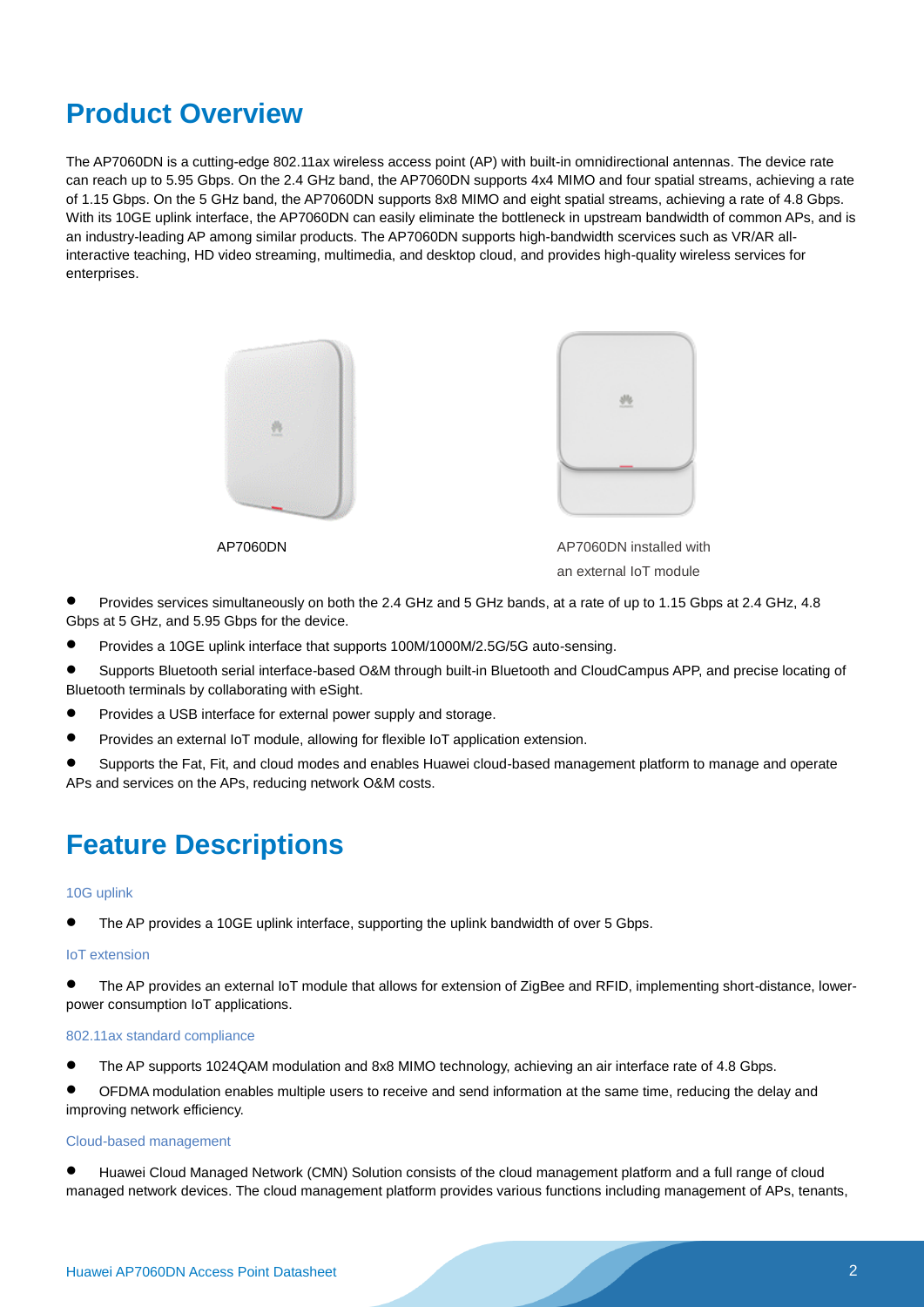applications, and licenses, network planning and optimization, device monitoring, network service configuration, and valueadded services.

#### High Density Boost technology

Huawei uses the following technologies to address challenges in high-density scenarios, including access problems, data congestion, and poor roaming experience:

#### SmartRadio for air interface optimization

 Load balancing during smart roaming: The load balancing algorithm can work during smart roaming for load balancing detection among APs on the network after STA roaming to adjust the STA load on each AP, improving network stability.

 Intelligent DFA technology: The dynamic frequency assignment (DFA) algorithm is used to automatically detect adjacentchannel and co-channel interference, and identify any 2.4 GHz redundant radio. Through automatic inter-AP negotiation, the redundant radio is automatically switched to another mode (dual-5G AP models support 2.4G-to-5G switchover) or is disabled to reduce 2.4 GHz co-channel interference and increase the system capacity.

 Intelligent conflict optimization technology: The dynamic enhanced distributed channel access (EDCA) and airtime scheduling algorithms are used to schedule the channel occupation time and service priority of each user. This ensures that each user is assigned relatively equal time for using channel resources and user services are scheduled in an orderly manner, improving service processing efficiency and user experience.

#### Air interface performance optimization

 In high-density scenarios where many users access the network, increased number of low-rate STAs consumes more resources on the air interface, reduces the AP capacity, and lowers user experience. Therefore, Huawei APs will check the signal strength of STAs during access and rejects access from weak-signal STAs. At the same time, the APs monitor the rate of online STAs in real time and forcibly disconnect low-rate STAs so that the STAs can reassociate with APs that have stronger signals. The terminal access control technology can increase air interface use efficiency and allow access from more users.

#### 5G-prior access (Band steering)

 The APs support both 2.4G and 5G frequency bands. The 5G-prior access function enables an AP to steer STAs to the 5 GHz frequency band first, which reduces load and interference on the 2.4 GHz frequency band, improving the user experience.

#### Wired and wireless dual security guarantee

To ensure data security, Huawei APs integrate wired and wireless security measures and provide comprehensive security protection.

#### Authentication and encryption for wireless access

 The APs support WEP, WPA/WPA2–PSK, WPA/WPA2–PPSK, WPA3-SAE, WPA/WPA2–802.1X,WPA3-802.1X and WAPI authentication/encryption modes to ensure security of the wireless network. The authentication mechanism is used to authenticate user identities so that only authorized users can access network resources. The encryption mechanism is used to encrypt data transmitted over wireless links to ensure that the data can only be received and parsed by expected users.

#### Analysis on non-Wi-Fi interference sources

 Huawei APs can analyze the spectrum of non-Wi-Fi interference sources and identify them, including baby monitors, Bluetooth devices, digital cordless phones (at 2.4 GHz frequency band only), wireless audio transmitters (at both the 2.4 GHz and 5 GHz frequency bands), wireless game controllers, and microwave ovens. Coupled with Huawei eSight, the precise locations of the interference sources can be detected, and the spectrum of them displayed, enabling the administrator to remove the interference in a timely manner.

#### Rogue device monitoring

 Huawei APs support WIDS/WIPS, and can monitor, identify, defend, counter, and perform refined management on the rogue devices, to provide security guarantees for air interface environment and wireless data transmission.

#### AP access authentication and encryption

 The AP access control ensures validity of APs. The CAPWAP link protection and DTLS encryption provide security assurance, improving data transmission security between the AP and the AC.

Automatic radio calibration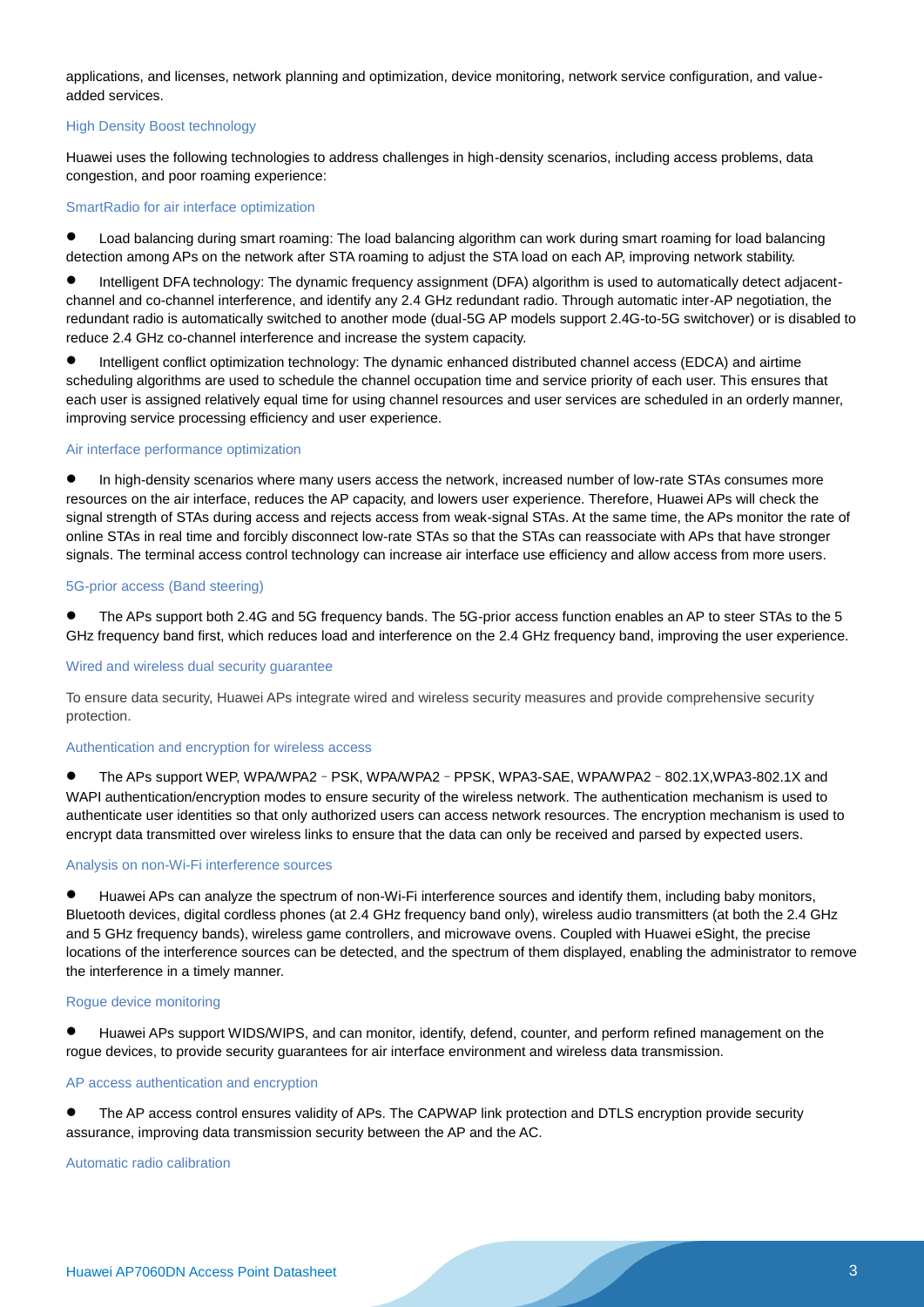Automatic radio calibration allows an AP to collect signal strength and channel parameters of surrounding APs and generate AP topology according to the collected data. Based on interference from authorized APs, rogue APs, and non-Wi-Fi interference sources, each AP automatically adjusts its transmit power and working channel to make the network operate at the optimal performance. In this way, network reliability and user experience are improved.

#### Automatic application identification

Huawei APs support smart application control technology and can implement visualized control on Layer 4 to Layer 7 applications.

#### Traffic identification

 Coupled with Huawei ACs, the APs can identify over 1600 common applications in various office scenarios. Based on the identification results, policy control can be implemented on user services, including priority adjustment, scheduling, blocking, and rate limiting to ensure efficient bandwidth resource use and improve quality of key services.

#### Traffic statistics collection

**Traffic statistics of each application can be collected globally, by SSID, or by user, enabling the network administrator to** know application use status on the network. The network administrator or operator can implement visualized control on service applications on smart terminals to enhance security and ensure effective bandwidth control.

### **Basic Specifications**

#### Fat/Fit AP mode

| <b>Item</b>          | <b>Description</b>                                                                                                                             |
|----------------------|------------------------------------------------------------------------------------------------------------------------------------------------|
| <b>WLAN</b> features | Compliance with IEEE 802.11a/b/g/n/ac/ac Wave 2/ax                                                                                             |
|                      | Maximum rate of up to 5.95 Gbps                                                                                                                |
|                      | Maximum ratio combining (MRC)                                                                                                                  |
|                      | Space time block code (STBC)                                                                                                                   |
|                      | Cyclic Delay Diversity (CDD)/Cyclic Shift Diversity (CSD)                                                                                      |
|                      | Beamforming                                                                                                                                    |
|                      | MU-MIMO                                                                                                                                        |
|                      | Downlink OFDMA                                                                                                                                 |
|                      | Low-density parity-check (LDPC)                                                                                                                |
|                      | Maximum-likelihood detection (MLD)                                                                                                             |
|                      | Frame aggregation, including A-MPDU (Tx/Rx) and A-MSDU (Tx/Rx)                                                                                 |
|                      | 802.11 dynamic frequency selection (DFS)                                                                                                       |
|                      | Short guard interval (GI) in 20 MHz, 40 MHz, 80 MHz, and 160 MHz modes                                                                         |
|                      | Priority mapping and packet scheduling based on a Wi-Fi Multimedia (WMM) profile to implement<br>priority-based data processing and forwarding |
|                      | Automatic and manual rate adjustment                                                                                                           |
|                      | WLAN channel management and channel rate adjustment                                                                                            |
|                      | Automatic channel scanning and interference avoidance                                                                                          |
|                      | Service set identifier (SSID) hiding                                                                                                           |
|                      | Signal sustain technology (SST)                                                                                                                |
|                      | Unscheduled automatic power save delivery (U-APSD)                                                                                             |
|                      | Control and Provisioning of Wireless Access Points (CAPWAP) in Fit AP mode                                                                     |
|                      | Automatic login in Fit AP mode                                                                                                                 |
|                      | Extended Service Set (ESS) in Fit AP mode                                                                                                      |
|                      | Multi-user CAC                                                                                                                                 |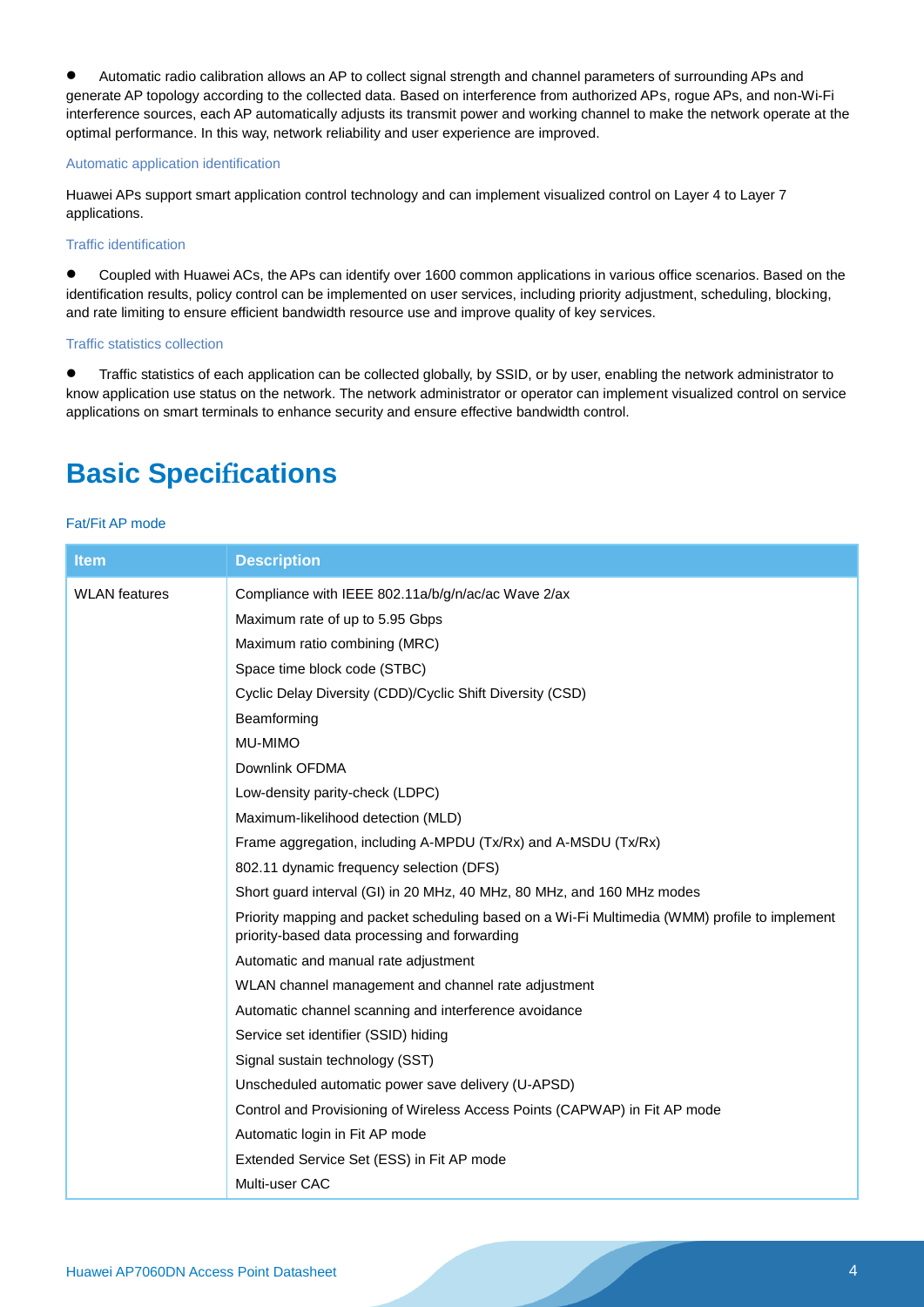| <b>Item</b>       | <b>Description</b>                                                                                                                                                                                                  |  |
|-------------------|---------------------------------------------------------------------------------------------------------------------------------------------------------------------------------------------------------------------|--|
|                   | Hotspot2.0                                                                                                                                                                                                          |  |
|                   | 802.11k and 802.11v smart roaming                                                                                                                                                                                   |  |
|                   | 802.11r fast roaming $(50 \text{ ms})$                                                                                                                                                                              |  |
|                   | WAN authentication escape. In local forwarding mode, this function retains the online state of<br>existing STAs and allows access of new STAs when APs are disconnected from an AC, ensuring<br>service continuity. |  |
| Network features  | Compliance with IEEE 802.3ab                                                                                                                                                                                        |  |
|                   | Auto-negotiation of the rate and duplex mode and automatic switchover between the Media<br>Dependent Interface (MDI) and Media Dependent Interface Crossover (MDI-X)                                                |  |
|                   | Compliance with IEEE 802.1q                                                                                                                                                                                         |  |
|                   | SSID-based VLAN assignment                                                                                                                                                                                          |  |
|                   | VLAN trunk on uplink Ethernet ports                                                                                                                                                                                 |  |
|                   | Management channel of the AP uplink port in tagged and untagged mode                                                                                                                                                |  |
|                   | DHCP client, obtaining IP addresses through DHCP                                                                                                                                                                    |  |
|                   | Tunnel data forwarding and direct data forwarding                                                                                                                                                                   |  |
|                   | STA isolation in the same VLAN                                                                                                                                                                                      |  |
|                   | Access control lists (ACLs)                                                                                                                                                                                         |  |
|                   | Link Layer Discovery Protocol (LLDP)                                                                                                                                                                                |  |
|                   | Uninterrupted service forwarding upon CAPWAP channel disconnection in Fit AP mode                                                                                                                                   |  |
|                   | Unified authentication on the AC in Fit AP mode                                                                                                                                                                     |  |
|                   | AC dual-link backup in Fit AP mode                                                                                                                                                                                  |  |
|                   | Network Address Translation (NAT) in Fat AP mode                                                                                                                                                                    |  |
|                   | IPv6 in Fit AP mode                                                                                                                                                                                                 |  |
|                   | Soft Generic Routing Encapsulation (GRE)                                                                                                                                                                            |  |
|                   | IPv6 Source Address Validation Improvements (SAVI)                                                                                                                                                                  |  |
|                   | Multicast Domain Name Service (mDNS) gateway protocol: supports AirPlay and AirPrint service<br>sharing between users of different VLANs                                                                            |  |
| QoS features      | Priority mapping and packet scheduling based on a Wi-Fi Multimedia (WMM) profile to implement<br>priority-based data processing and forwarding                                                                      |  |
|                   | WMM parameter management for each radio                                                                                                                                                                             |  |
|                   | WMM power saving                                                                                                                                                                                                    |  |
|                   | Priority mapping for upstream packets and flow-based mapping for downstream packets                                                                                                                                 |  |
|                   | Queue mapping and scheduling                                                                                                                                                                                        |  |
|                   | User-based bandwidth limiting                                                                                                                                                                                       |  |
|                   | Adaptive bandwidth management (automatic bandwidth adjustment based on the user quantity and<br>radio environment) to improve user experience                                                                       |  |
|                   | Smart Application Control (SAC) in Fit AP mode                                                                                                                                                                      |  |
|                   | Airtime scheduling                                                                                                                                                                                                  |  |
|                   | Support for Microsoft Lync APIs and high voice call quality through Lync API identification and<br>scheduling                                                                                                       |  |
| Security features | Open system authentication                                                                                                                                                                                          |  |
|                   | WEP authentication/encryption using a 64-bit, 128-bit, or 152-bit encryption key                                                                                                                                    |  |
|                   | WPA/WPA2-PSK authentication and encryption (WPA/WPA2 personal edition)                                                                                                                                              |  |
|                   | WPA3-SAE authentication and encryption (WPA3 personal edition)                                                                                                                                                      |  |
|                   | WPA/WPA2-802.1X authentication and encryption (WPA/WPA2 enterprise edition)                                                                                                                                         |  |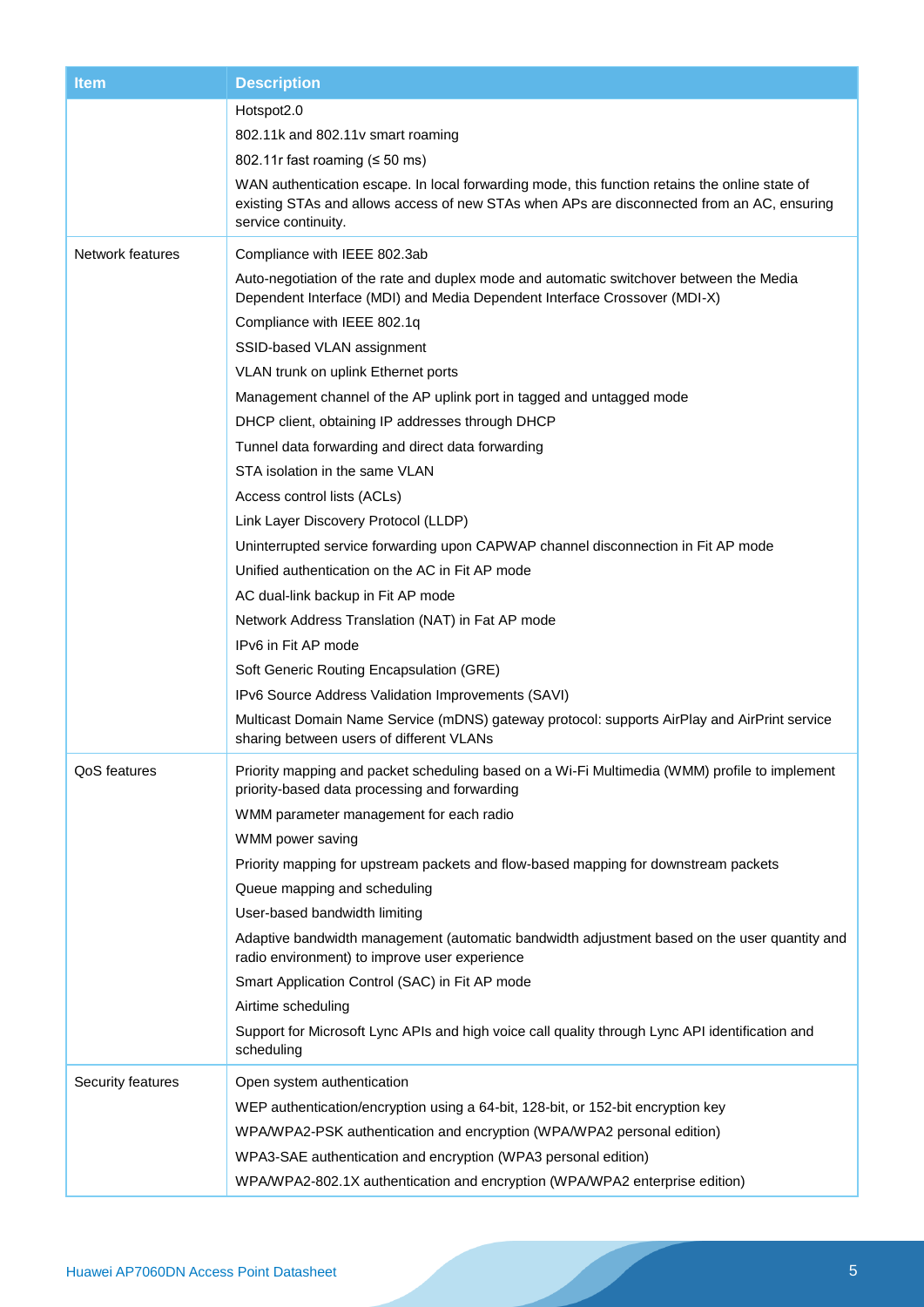| <b>Item</b>          | <b>Description</b>                                                                                                                                                                                                                |
|----------------------|-----------------------------------------------------------------------------------------------------------------------------------------------------------------------------------------------------------------------------------|
|                      | WPA3-802.1X authentication and encryption (WPA3 enterprise edition)                                                                                                                                                               |
|                      | WPA-WPA2 hybrid authentication                                                                                                                                                                                                    |
|                      | WPA2-WPA3 hybrid authentication                                                                                                                                                                                                   |
|                      | WPA/WPA2-PPSK authentication and encryption in Fit AP mode                                                                                                                                                                        |
|                      | WAPI authentication and encryption                                                                                                                                                                                                |
|                      | Wireless intrusion detection system (WIDS) and wireless intrusion prevention system (WIPS),<br>including rogue device detection and countermeasure, attack detection and dynamic blacklist, and<br>STA/AP blacklist and whitelist |
|                      | 802.1X authentication, MAC address authentication, and Portal authentication                                                                                                                                                      |
|                      | DHCP snooping                                                                                                                                                                                                                     |
|                      | Dynamic ARP Inspection (DAI)                                                                                                                                                                                                      |
|                      | IP Source Guard (IPSG)                                                                                                                                                                                                            |
|                      | 802.11w Protected Management Frames (PMFs)                                                                                                                                                                                        |
|                      | Application identification                                                                                                                                                                                                        |
| Maintenance features | Unified management and maintenance on the AC in Fit AP mode                                                                                                                                                                       |
|                      | Automatic login and configuration loading, and plug-and-play (PnP) in Fit AP mode                                                                                                                                                 |
|                      | Batch upgrade in Fit AP mode                                                                                                                                                                                                      |
|                      | Telnet                                                                                                                                                                                                                            |
|                      | STelnet using SSH v2                                                                                                                                                                                                              |
|                      | SFTP using SSH v2                                                                                                                                                                                                                 |
|                      | Local AP management through the serial interface                                                                                                                                                                                  |
|                      | Web local AP management through HTTP or HTTPS in Fat AP mode                                                                                                                                                                      |
|                      | Real-time configuration monitoring and fast fault location using the NMS                                                                                                                                                          |
|                      | SNMP v1/v2/v3 in Fat AP mode                                                                                                                                                                                                      |
|                      | System status alarm                                                                                                                                                                                                               |
|                      | Network Time Protocol (NTP) in Fat AP mode                                                                                                                                                                                        |
| <b>BYOD</b>          | <b>NOTE</b>                                                                                                                                                                                                                       |
|                      | The AP supports bring your own device (BYOD) only in Fit AP mode.                                                                                                                                                                 |
|                      | Identifies the device type according to the organizationally unique identifier (OUI) in the MAC<br>address.                                                                                                                       |
|                      | Identifies the device type according to the user agent (UA) information in an HTTP packet.                                                                                                                                        |
|                      | Identifies the device type according to DHCP options.                                                                                                                                                                             |
|                      | The RADIUS server delivers packet forwarding, security, and QoS policies according to the device<br>type carried in the RADIUS authentication and accounting packets.                                                             |
|                      |                                                                                                                                                                                                                                   |
| Location service     | <b>NOTE</b><br>The AP supports the locating service only in Fit AP mode.                                                                                                                                                          |
|                      | Locates tags manufactured by AeroScout or Ekahau.                                                                                                                                                                                 |
|                      | Locates Wi-Fi terminals.                                                                                                                                                                                                          |
|                      | Works with eSight to locate rogue devices.                                                                                                                                                                                        |
|                      |                                                                                                                                                                                                                                   |
| Spectrum analysis    | <b>NOTE</b><br>The AP supports spectrum analysis only in Fit AP mode.                                                                                                                                                             |
|                      | Identifies interference sources such as baby monitors, Bluetooth devices, digital cordless phones                                                                                                                                 |
|                      | (at 2.4 GHz frequency band only), wireless audio transmitters (at both the 2.4 GHz and 5 GHz<br>frequency bands), wireless game controllers, and microwaves.                                                                      |
|                      | Works with eSight to perform spectrum analysis on interference sources.                                                                                                                                                           |
|                      |                                                                                                                                                                                                                                   |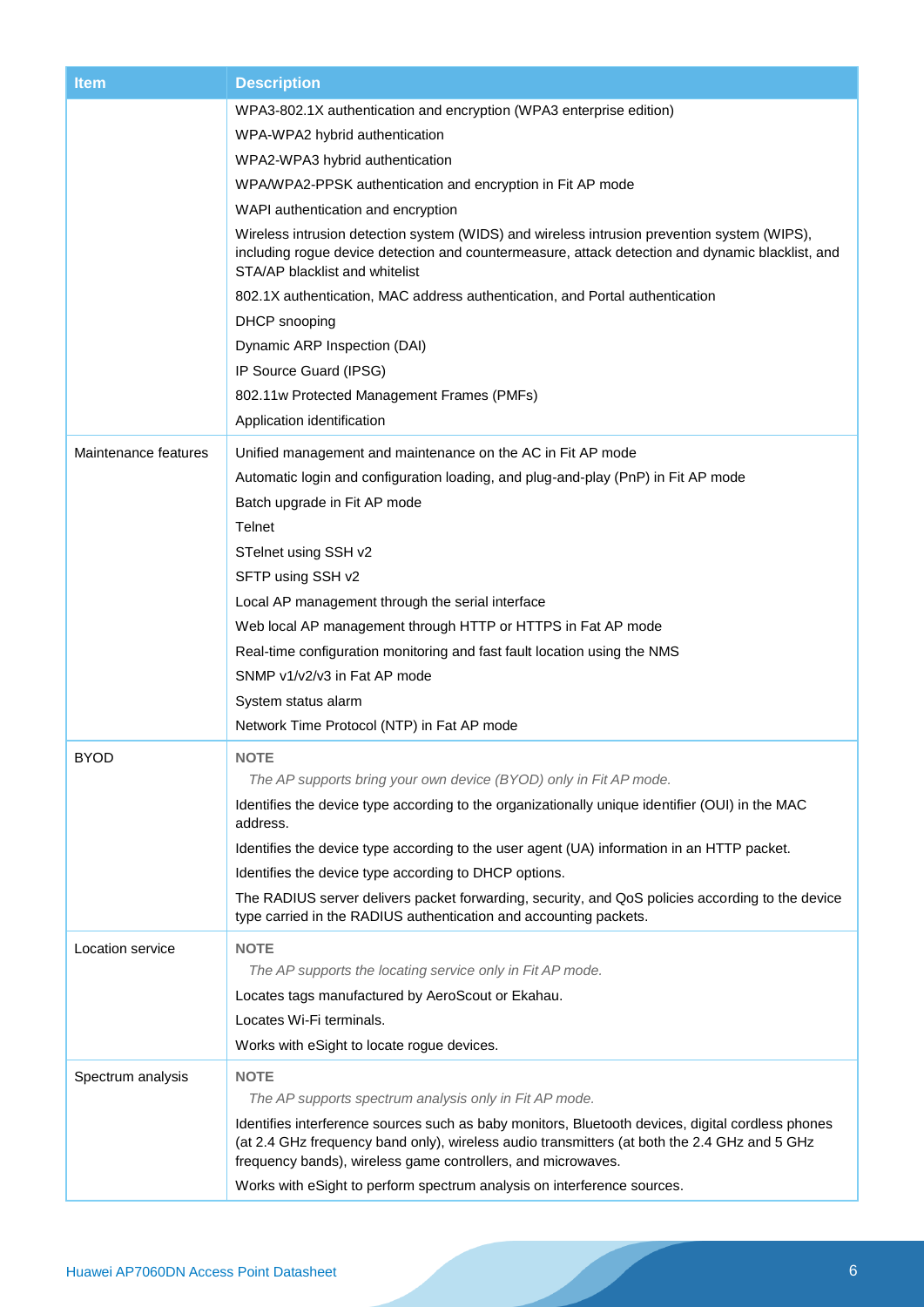#### Cloud-based management mode

| <b>Item</b>          | <b>Description</b>                                                                                                                                                                                                                                                                                                                                                                                                                                                                                                                                                                                                                                                                                                                                                                                                                                                                                                |
|----------------------|-------------------------------------------------------------------------------------------------------------------------------------------------------------------------------------------------------------------------------------------------------------------------------------------------------------------------------------------------------------------------------------------------------------------------------------------------------------------------------------------------------------------------------------------------------------------------------------------------------------------------------------------------------------------------------------------------------------------------------------------------------------------------------------------------------------------------------------------------------------------------------------------------------------------|
| <b>WLAN</b> features | Compliance with IEEE 802.11a/b/g/n/ac/ac Wave 2/ax<br>Maximum rate of up to 6 Gbps<br>Maximum ratio combining (MRC)<br>Space time block code (STBC)<br>MU-MIMO<br>Downlink OFDMA<br>Beamforming<br>Low-density parity-check (LDPC)<br>Maximum-likelihood detection (MLD)<br>Frame aggregation, including A-MPDU (Tx/Rx) and A-MSDU (Tx/Rx)<br>802.11 dynamic frequency selection (DFS)<br>Priority mapping and packet scheduling based on a Wi-Fi Multimedia (WMM) profile to implement<br>priority-based data processing and forwarding<br>WLAN channel management and channel rate adjustment<br><b>NOTE</b><br>For detailed management channels, see the Country Code & Channel Compliance Table.<br>Automatic channel scanning and interference avoidance<br>Service set identifier (SSID) hiding<br>Signal sustain technology (SST)<br>Unscheduled automatic power save delivery (U-APSD)<br>Automatic login |
| Network features     | Compliance with IEEE 802.3ab<br>Auto-negotiation of the rate and duplex mode and automatic switchover between the Media<br>Dependent Interface (MDI) and Media Dependent Interface Crossover (MDI-X)<br>Compliance with IEEE 802.1q<br>SSID-based VLAN assignment<br>DHCP client, obtaining IP addresses through DHCP<br>STA isolation in the same VLAN<br>Access control lists (ACLs)<br>Unified authentication on the Agile Controller<br>Network Address Translation (NAT)                                                                                                                                                                                                                                                                                                                                                                                                                                     |
| <b>QoS</b> features  | Priority mapping and packet scheduling based on a Wi-Fi Multimedia (WMM) profile to implement<br>priority-based data processing and forwarding<br>WMM parameter management for each radio<br>WMM power saving<br>Priority mapping for upstream packets and flow-based mapping for downstream packets<br>Queue mapping and scheduling<br>User-based bandwidth limiting<br>Airtime scheduling                                                                                                                                                                                                                                                                                                                                                                                                                                                                                                                       |
| Security features    | Open system authentication<br>WEP authentication/encryption using a 64-bit, 128-bit, or 152-bit encryption key<br>WPA/WPA2-PSK authentication and encryption (WPA/WPA2 personal edition)                                                                                                                                                                                                                                                                                                                                                                                                                                                                                                                                                                                                                                                                                                                          |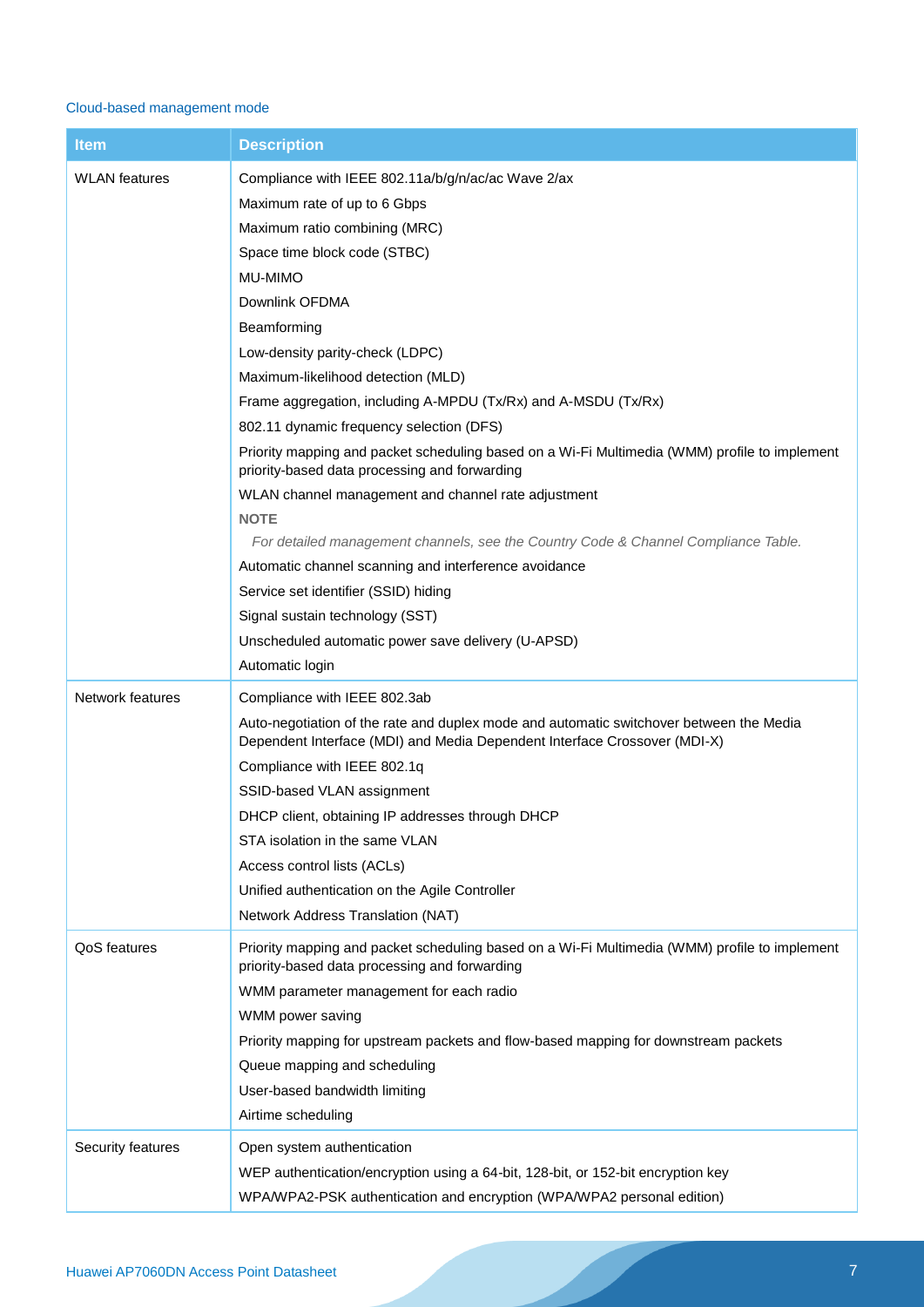| <b>Item</b>          | <b>Description</b>                                                           |
|----------------------|------------------------------------------------------------------------------|
|                      | WPA3-SAE authentication and encryption (WPA3 personal edition)               |
|                      | WPA/WPA2-802.1X authentication and encryption (WPA/WPA2 enterprise edition)  |
|                      | WPA3-802.1X authentication and encryption (WPA3 enterprise edition)          |
|                      | WPA-WPA2 hybrid authentication                                               |
|                      | WPA2-WPA3 hybrid authentication                                              |
|                      | WPA/WPA2-PPSK authentication and encryption                                  |
|                      | 802.1X authentication, MAC address authentication, and Portal authentication |
|                      | DHCP snooping                                                                |
|                      | Dynamic ARP Inspection (DAI)                                                 |
|                      | IP Source Guard (IPSG)                                                       |
| Maintenance features | Unified management and maintenance on the Agile Controller                   |
|                      | Automatic login and configuration loading, and plug-and-play (PnP)           |
|                      | Batch upgrade                                                                |
|                      | <b>Telnet</b>                                                                |
|                      | STelnet using SSH v2                                                         |
|                      | SFTP using SSH v2                                                            |
|                      | Local AP management through the serial interface                             |
|                      | Web local AP management through HTTP or HTTPS                                |
|                      | Real-time configuration monitoring and fast fault location using the NMS     |
|                      | System status alarm                                                          |
|                      | Network Time Protocol (NTP)                                                  |

# **Technical Specifications**

| <b>Item</b>                 |                           | <b>Description</b>                                                                        |                                                                                                                                                                     |                                                      |
|-----------------------------|---------------------------|-------------------------------------------------------------------------------------------|---------------------------------------------------------------------------------------------------------------------------------------------------------------------|------------------------------------------------------|
| Technical<br>specifications | Dimensions (H x W x D)    | 57 mm x 220 mm x 220 mm                                                                   |                                                                                                                                                                     |                                                      |
|                             | Weight                    | 1.8 kg                                                                                    |                                                                                                                                                                     |                                                      |
|                             | Interface type            | 1 x USB interface                                                                         | 1 x 10/100/1000M self-adaptive Ethernet interface (RJ45)<br>1 x 100/1000M/2.5G/5G/10G self-adaptive Ethernet interface (RJ45)<br>1 x Management console port (RJ45) |                                                      |
|                             | External IoT module       | 1 x External IoT module (supporting ZigBee and RFID)                                      |                                                                                                                                                                     |                                                      |
|                             | <b>Built-in Bluetooth</b> | <b>BLE5.0</b>                                                                             |                                                                                                                                                                     |                                                      |
|                             | <b>LED</b> indicator      | Indicates the power-on, startup, running, alarm, and fault states of the<br>system.       |                                                                                                                                                                     |                                                      |
| Power<br>specifications     | Power input               | DC: 42.5 V to 57 V<br>$\bullet$<br>PoE power supply: In compliance with 802.3 at/bt.<br>٠ |                                                                                                                                                                     |                                                      |
|                             | PoE power supply mode     | $2.4$ GHz                                                                                 | 5GHz                                                                                                                                                                | Maximum power consumption<br>(excluding USB and IoT) |
|                             | 802.3bt(PoE++)            | 4x4                                                                                       | 8x8                                                                                                                                                                 | <30W                                                 |
|                             | 802.3at(PoE+)             | 3x3                                                                                       | 6x6                                                                                                                                                                 | $<$ 25.5W                                            |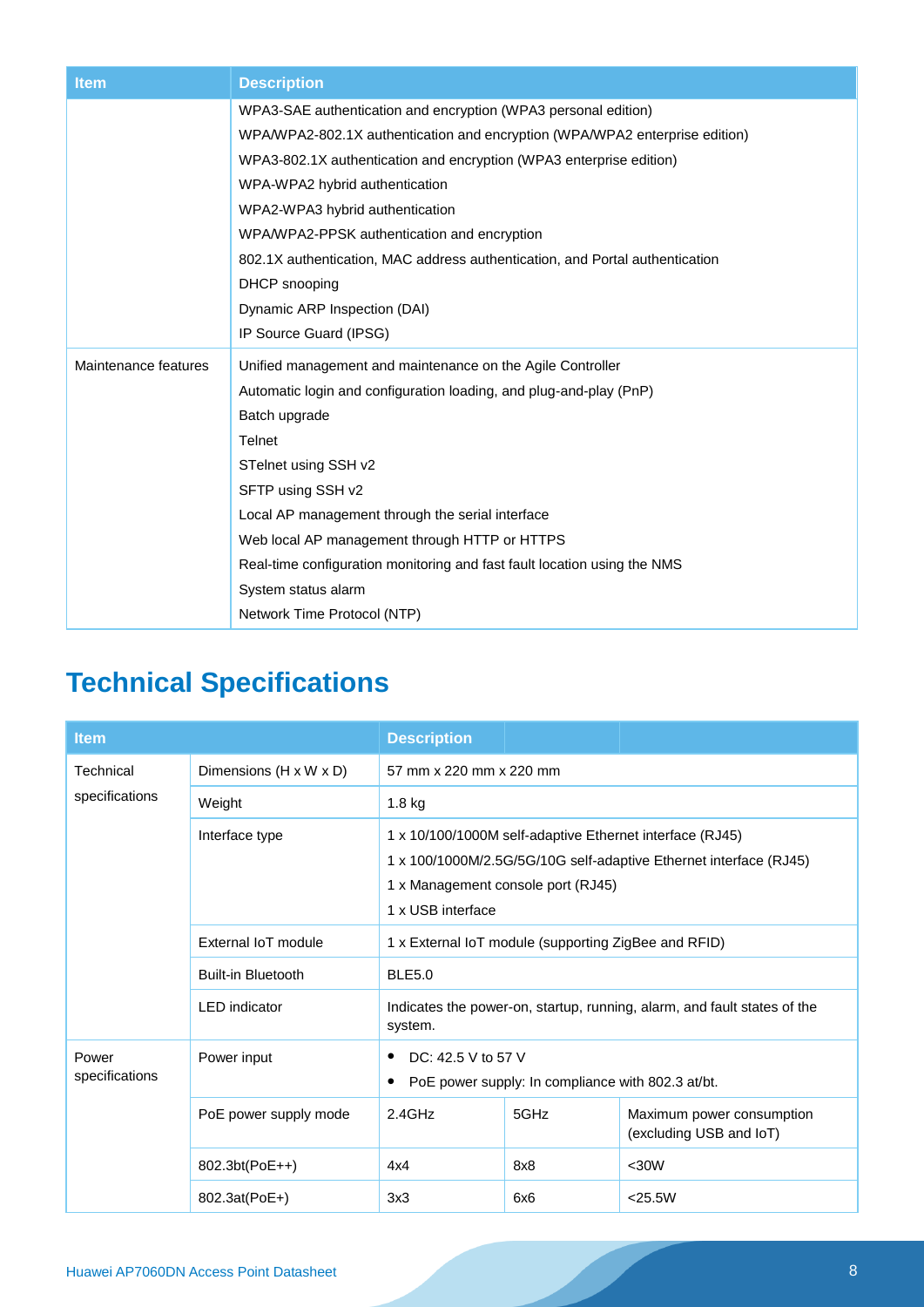| <b>Item</b>                     |                                                | <b>Description</b>                                                                                                                                                                                                                                                                                                                            |  |
|---------------------------------|------------------------------------------------|-----------------------------------------------------------------------------------------------------------------------------------------------------------------------------------------------------------------------------------------------------------------------------------------------------------------------------------------------|--|
|                                 | <b>NOTE</b>                                    | The actual maximum power consumption depends on local laws and regulations.                                                                                                                                                                                                                                                                   |  |
| Environmental<br>specifications | Operating temperature                          | $-10^{\circ}$ C to +50 $^{\circ}$ C                                                                                                                                                                                                                                                                                                           |  |
|                                 | Storage temperature                            | $-40^{\circ}$ C to +70 $^{\circ}$ C                                                                                                                                                                                                                                                                                                           |  |
|                                 | Operating humidity                             | 5% to 95% (non-condensing)                                                                                                                                                                                                                                                                                                                    |  |
|                                 | Dustproof and waterproof<br>grade              | <b>IP41</b>                                                                                                                                                                                                                                                                                                                                   |  |
|                                 | Altitude                                       | $-60$ m to $+5000$ m                                                                                                                                                                                                                                                                                                                          |  |
|                                 | Atmospheric pressure                           | 53 kPa to 106 kPa                                                                                                                                                                                                                                                                                                                             |  |
| Radio                           | Antenna type                                   | Built-in dual-band omnidirectional antennas                                                                                                                                                                                                                                                                                                   |  |
| specifications                  | Antenna gain                                   | 2.4GHz: 4.6dBi<br>5GHz: 5.6dBi<br><b>NOTE</b><br>1. The gains above are the single-antenna peak gains.<br>2. The equivalent antenna gain after all 2.4 GHz or 5 GHz antennas are<br>combined is 4 dBi in 2.4 GHz or 2 dBi in 5 GHz.                                                                                                           |  |
|                                 | Maximum number of SSIDs<br>for each radio      | $≤ 16$                                                                                                                                                                                                                                                                                                                                        |  |
|                                 | Maximum number of users                        | $\leq 512$<br><b>NOTE</b><br>The actual number of users varies according to the environment.                                                                                                                                                                                                                                                  |  |
|                                 | Maximum transmit power                         | 2.4G: 24 dBm (combined power)<br>5G: 27 dBm (combined power)<br><b>NOTE</b><br>The actual transmit power depends on local laws and regulations.                                                                                                                                                                                               |  |
|                                 | Power increment                                | 1 dBm                                                                                                                                                                                                                                                                                                                                         |  |
|                                 | Maximum number of non-<br>overlapping channels | 2.4 GHz (2.412GHz~2.472GHz)<br>802.11b/g<br>$\bullet$<br>$-$ 20MHz: 3<br>802.11n<br>$\bullet$<br>$-$ 20MHz: 3<br>$-$ 40MHz: 1<br>802.11ax<br>$\bullet$<br>$-$ 20MHz: 3<br>$-$ 40MHz: 1<br>5 GHz (5.18GHz~5.825GHz)<br>802.11a<br>$\bullet$<br>$-$ 20MHz: 13<br>802.11n<br>$\bullet$<br>$-$ 20MHz: 13<br>$-$ 40MHz: 6<br>802.11ac<br>$\bullet$ |  |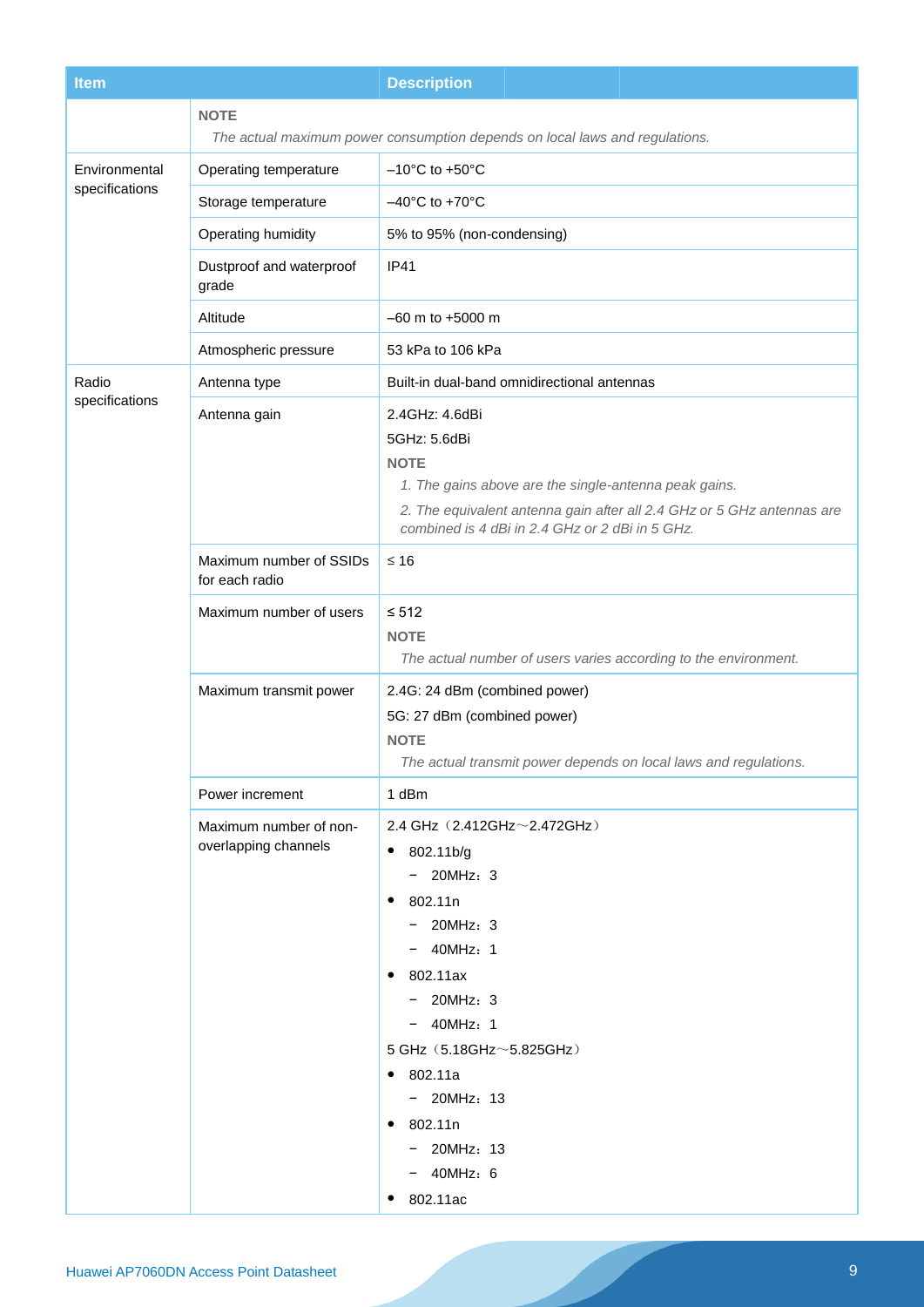| <b>Item</b> | <b>Description</b>                                                                                                                                                                                                              |
|-------------|---------------------------------------------------------------------------------------------------------------------------------------------------------------------------------------------------------------------------------|
|             | $-$ 20MHz: 13                                                                                                                                                                                                                   |
|             | 40MHz: 6<br>$-$                                                                                                                                                                                                                 |
|             | 80MHz: 3<br>$-$                                                                                                                                                                                                                 |
|             | 160MHz: 1<br>$\qquad \qquad -$                                                                                                                                                                                                  |
|             | 802.11ax<br>٠                                                                                                                                                                                                                   |
|             | $-$ 20MHz: 13                                                                                                                                                                                                                   |
|             | 40MHz: 6                                                                                                                                                                                                                        |
|             | 80MHz: 3                                                                                                                                                                                                                        |
|             | 160MHz: 1<br>$\qquad \qquad \blacksquare$                                                                                                                                                                                       |
|             | <b>NOTE</b>                                                                                                                                                                                                                     |
|             | The table uses the number of non-overlapping channels supported by<br>China as an example. The number of non-overlapping channels varies<br>in different countries. For details, see the Country Codes & Channels<br>Compliance |

# **Standards compliance**

| <b>Item</b>          | <b>Description</b>      |
|----------------------|-------------------------|
| Safety standards     | UL 60950-1              |
|                      | CAN/CSA 22.2 No.60950-1 |
|                      | IEC 60950-1             |
|                      | EN 60950-1              |
|                      | GB 4943                 |
|                      | IEC 62368-1             |
|                      | EN 62368-1              |
| Radio standards      | ETSI EN 300 328         |
|                      | ETSI EN 301 893         |
|                      | <b>RSS-210</b>          |
|                      | <b>AS/NZS 4268</b>      |
| <b>EMC</b> standards | EN 301 489-1            |
|                      | EN 301 489-17           |
|                      | ETSI EN 60601-1-2       |
|                      | FCC Part 15             |
|                      | <b>ICES-003</b>         |
|                      | YD/T 1312.2-2004        |
|                      | <b>ITU k.20</b>         |
|                      | GB 9254                 |
|                      | GB 17625.1              |
|                      | AS/NZS CISPR22          |
|                      | EN 55022                |
|                      | EN 55024                |
|                      | CISPR 22                |
|                      | CISPR 24                |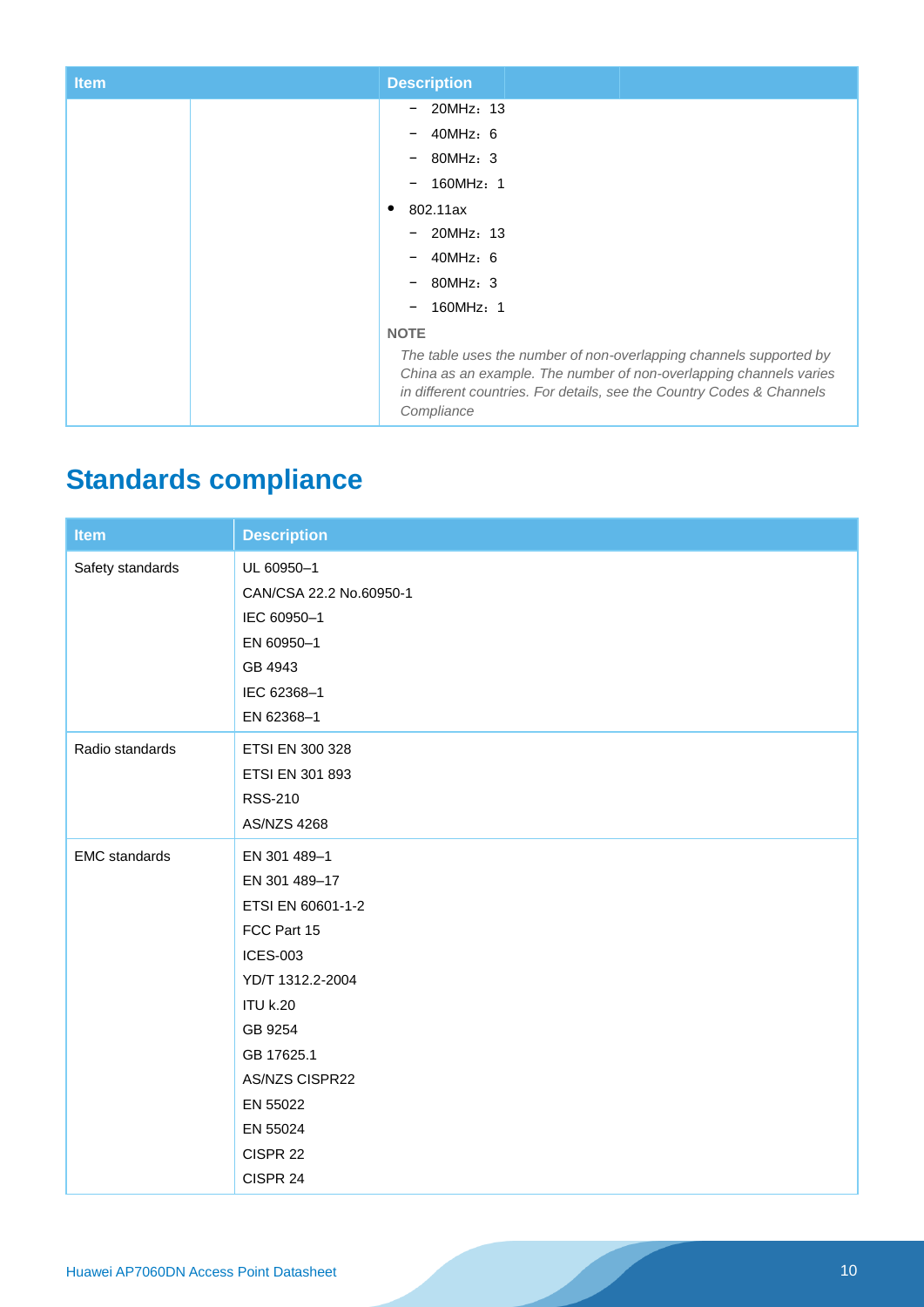| <b>Item</b>           | <b>Description</b>                                                        |
|-----------------------|---------------------------------------------------------------------------|
|                       | IEC61000-4-6                                                              |
|                       | IEC61000-4-2                                                              |
| <b>IEEE</b> standards | IEEE 802.11a/b/g                                                          |
|                       | IEEE 802.11n                                                              |
|                       | IEEE 802.11ac                                                             |
|                       | IEEE 802.11ax                                                             |
|                       | IEEE 802.11h                                                              |
|                       | IEEE 802.11d                                                              |
|                       | IEEE 802.11e                                                              |
|                       | IEEE 802.11k                                                              |
|                       | IEEE 802.11u                                                              |
|                       | IEEE 802.11v                                                              |
|                       | IEEE 802.11w                                                              |
|                       | IEEE 802.11r                                                              |
| Security standards    | 802.11i, Wi-Fi Protected Access 2(WPA2), WPA                              |
|                       | 802.1X                                                                    |
|                       | Advanced Encryption Standards(AES), Temporal Key Integrity Protocol(TKIP) |
|                       | EAP Type(s)                                                               |
| <b>EMF</b>            | CENELEC EN 62311                                                          |
|                       | CENELEC EN 50385                                                          |
|                       | OET65                                                                     |
|                       | <b>RSS-102</b>                                                            |
|                       | FCC Part1&2                                                               |
|                       | FCC KDB Series                                                            |
| <b>RoHS</b>           | Directive 2002/95/EC & 2011/65/EU                                         |
| Reach                 | Regulation 1907/2006/EC                                                   |
| <b>WEEE</b>           | Directive 2002/96/EC & 2012/19/EU                                         |

# **Antennas Pattern**





2.4G (Horizontal) 2.4G (Vertical)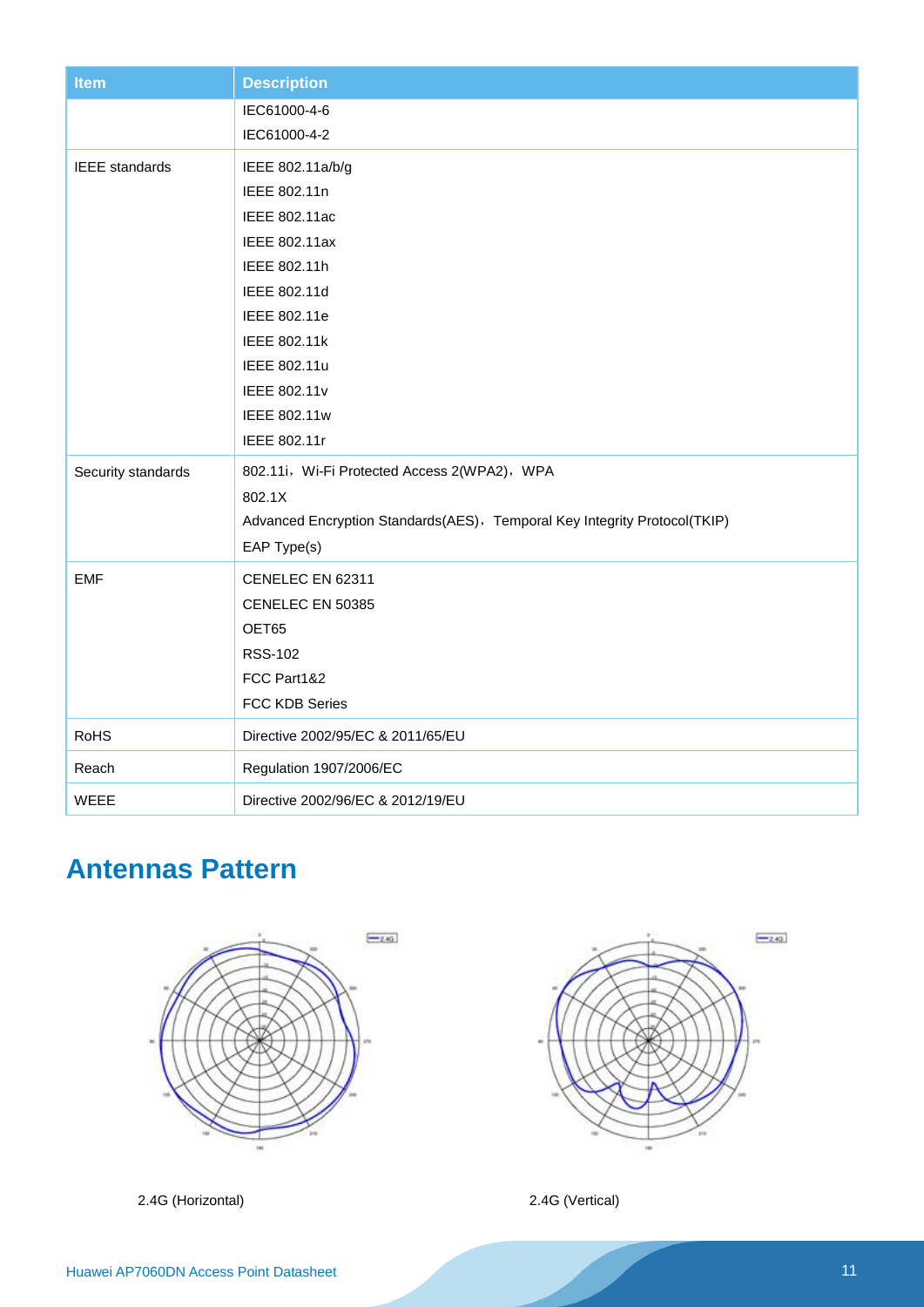



5G (Horizontal) 5G (Vertical)

### **Ordering Information**

| <b>Part</b><br><b>Number</b> | <b>Description</b>                                                                                                |
|------------------------------|-------------------------------------------------------------------------------------------------------------------|
| 02351TYR                     | AP7060DN mainframe (11ax, indoor, 2.4G 4x4 + 5G 8x8 dual bands, built-in antenna, 10GE+GE, USB, IoT<br>slot, BLE) |
| 02220369                     | PoE Power Adapter(802.3at/PoE+): Adapter,-40degC,50degC,90V,264V,54V/0.65A,C8/RJ45-GE                             |
| 02220154                     | PoE Power Adapter(PoE++): Adapter,-25degC,60degC,90V,264V,56V/1.52A,C8/RI45                                       |
| 02220935                     | AC/DC Power Adapter: Adapter,-25degC,50degC,90V,290V,56V1.07A                                                     |
| 50083593                     | MT600-ESL(2400~2483.5MHz frequency, ESL, built-in antenna)                                                        |

# **More Information**

For more information about Huawei WLAN products, visit [http://e.huawei.com](http://e.huawei.com/) or contact us in the following ways:

- Global service hotline:<http://e.huawei.com/en/service-hotline>
- Logging in to the Huawei Enterprise technical support web:<http://support.huawei.com/enterprise/>
- Sending an email to the customer service mailbox: support\_e@huawei. com